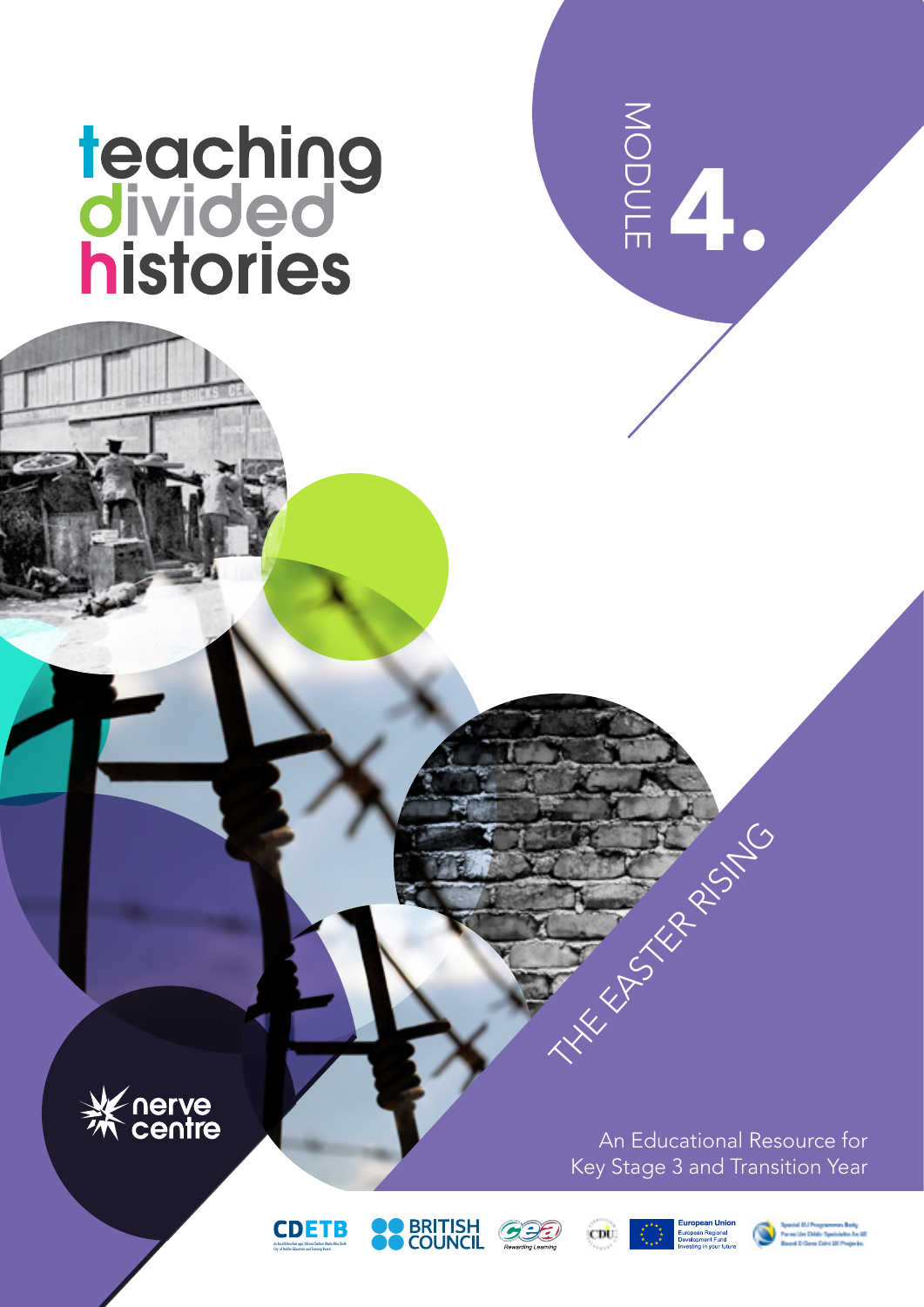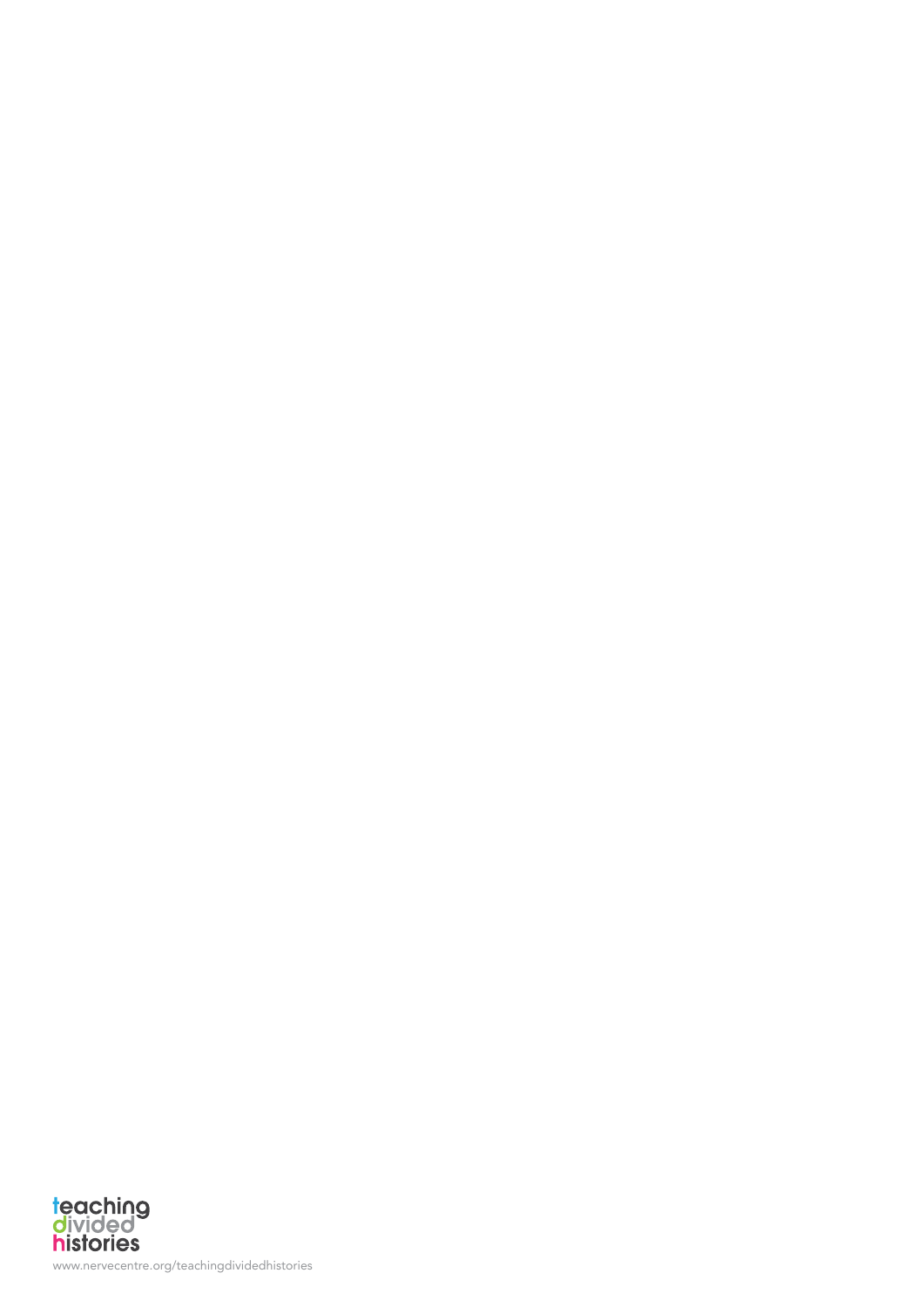# ACKNOWLEDGEMENTS

Teaching Divided Histories is a 3 year project which introduced new approaches to the study of conflict into the school curriculum in both Northern Ireland and the Republic, and also internationally. The Nerve Centre, lead partner on the project, worked in conjunction with the British Council, the Curriculum Development Unit of the City of Dublin ETB, CCEA and a range of other partners to transfer knowledge and expertise between Northern Ireland and other conflict affected societies on how the delivery of education and learning can be developed to promote a shared society. The Teaching Divided Histories project is supported by the European Union's PEACE III Programme, managed by the Special EU Programmes Body.

This module has been developed by Matthew Mc Aleer, Emma McDermott, Niall Kerr and John Peto from the Nerve Centre's Teaching Divided Histories team based on historical content provided by Fearghal McGarry and Jennie Carlsten from Queen's University of Belfast. We wish to acknowledge the support of the Arts and Humanities Research Council for funding this work by Fearghal and Jennie.

#### Sincere thanks to the teachers from the following schools who contributed to the development of the resource:

St. Malachy's College, Belfast; Lagan College, Belfast; Cross and Passion College, Ballycastle; Ballycastle High School; St. Patrick's High School, Keady; St. Mary's College, Derry/Londonderry; Lisneal College, Derry/Londonderry; St. Columb's College, Derry/Londonderry; Foyle College, Derry/Londonderry; Oakgrove College, Derry/Londonderry; Lumen Christi College, Derry/ Londonderry; St. Cecilia's College, Derry/Londonderry; Immaculate Conception College, Derry/Londonderry; Moville Community College, Co. Donegal; Carndonagh Community School, Co. Donegal; St. Eunan's College, Letterkenny; Rosses Community School, Dungloe; Gairmscoil Mhic Diarmada, Aranmore; Newry High School, Newry; Sacred Heart Grammar School, Newry; Dromore High School, Dromore; Shimna Integrated College, Newcastle; Bangor Academy and Sixth Form College, Bango; Castleblayney College, Co. Monaghan.

Special thanks to Mary Gannon and Aidan Clifford from the Curriculum Development Unit of the City of Dublin Education and Training Board, Mary Rice from St. Malachy's College Belfast, Amanda Blakely from Newry High School, and Eamonn Devlin and Paul Taggart from Sacred Heart Grammar School Newry for their in-depth feedback and suggestions throughout the development of the materials.

Thanks also to the Advisory Board of the Teaching Divided Histories project: Maurna Crozier, Martin Melarkey, Aidan Clifford – CDU/CDETB, David Alderdice – British Council Northern Ireland, Richard Hanna – CCEA, Dr. Alan McCully – University of Ulster, Prof. Tony Gallagher – Queen's University of Belfast, Richard Kearney – Boston College, Dr. Eamon Phoenix – Stranmillis College, Belfast.

The authors and publishers gratefully acknowledge the permission granted to reproduce the copyright material in this resource. Every effort has been made to trace copyright holders and to obtain their permission for the use of copyright material. The publishers apologise for any errors or omissions and would be grateful if notified of any corrections that should be incorporated in future reprints or editions of this resource.

Published By: The Nerve Centre, Derry/Londonderry • www.nervecentre.org

Designed By: Una Martin, PaperMouse, Belfast • www.papermouse.net

This resource can be downloaded from ww.nervecentre.org/teachingdividedhistories

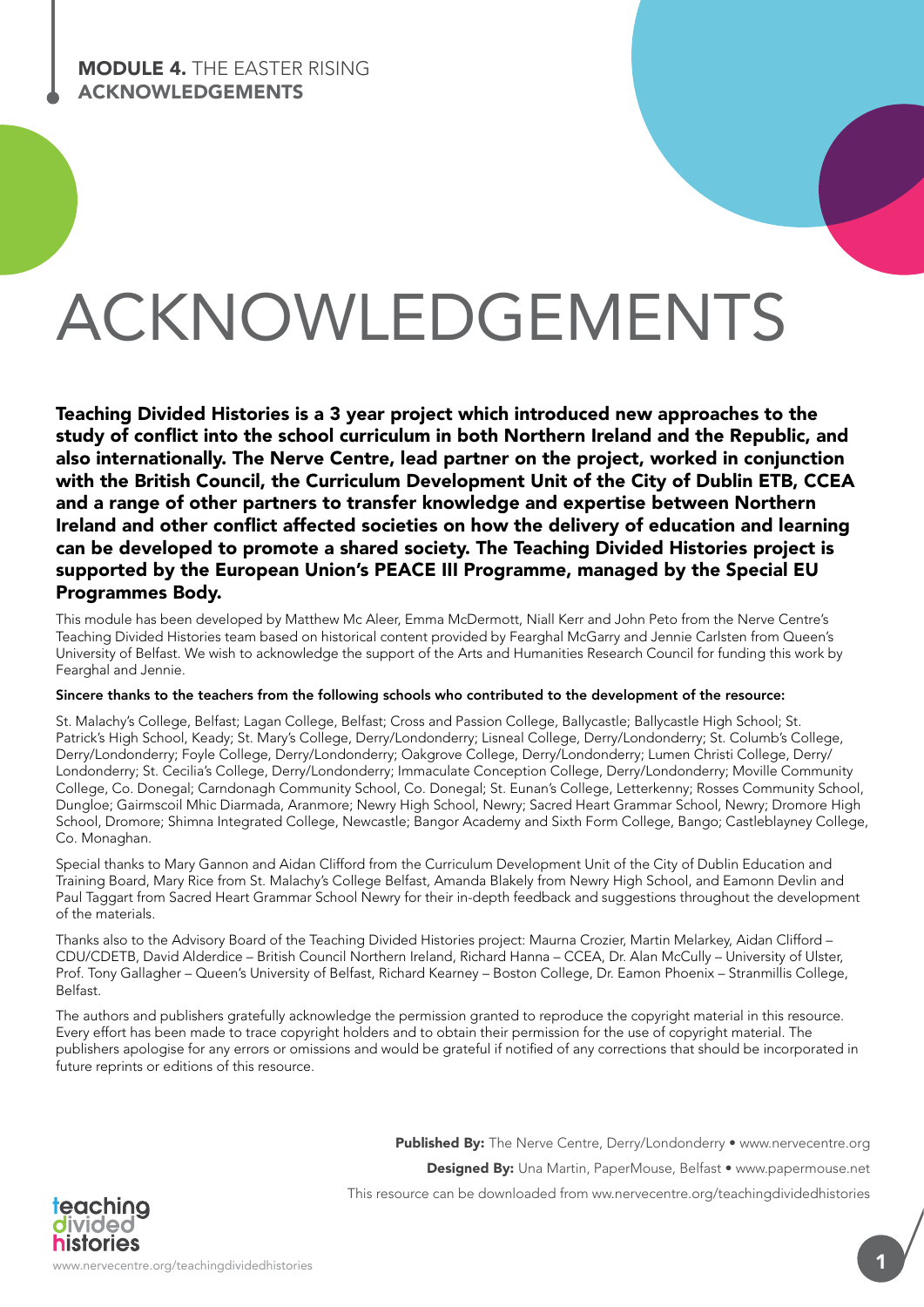# **CONTENTS**

ES<sub>ONE</sub> MODULE

| THE EASTER RISING                              |                |
|------------------------------------------------|----------------|
| <b>MODULE OVERVIEW</b>                         | 4              |
| <b>HISTORY STATUTORY REQUIREMENTS</b>          | 5              |
| THINKING SKILLS / USING ICT                    | 6              |
| <b>CROSS CURRICULAR TASKS</b>                  | $\overline{7}$ |
| <b>LESSON 1: BEFORE THE REVOLUTION</b>         |                |
| <b>LESSON 1: LESSON PLAN</b>                   | 9              |
| <b>LESSON 1: KEY INFORMATION</b>               | 11             |
| <b>LESSON 1: M4L1 TASKSHEET</b>                | 17             |
| <b>LESSON 1: DIGITAL TASKS</b>                 | 18             |
| <b>LESSON 2: AIMS AND IDEALS OF THE REBELS</b> |                |
| <b>I FSSON 2: LESSON PLAN</b>                  | 21             |
| <b>I ESSON 2: KEY INFORMATION</b>              | 23             |
| <b>LESSON 2: DIGITAL TASKS</b>                 | 30             |
| <b>LESSON 3: EASTER WEEK</b>                   |                |
| <b>LESSON 3 : LESSON PLAN</b>                  | 33             |
| <b>LESSON 3: KEY INFORMATION</b>               | 35             |
| <b>LESSON 3: DIGITAL TASKS</b>                 | 42             |

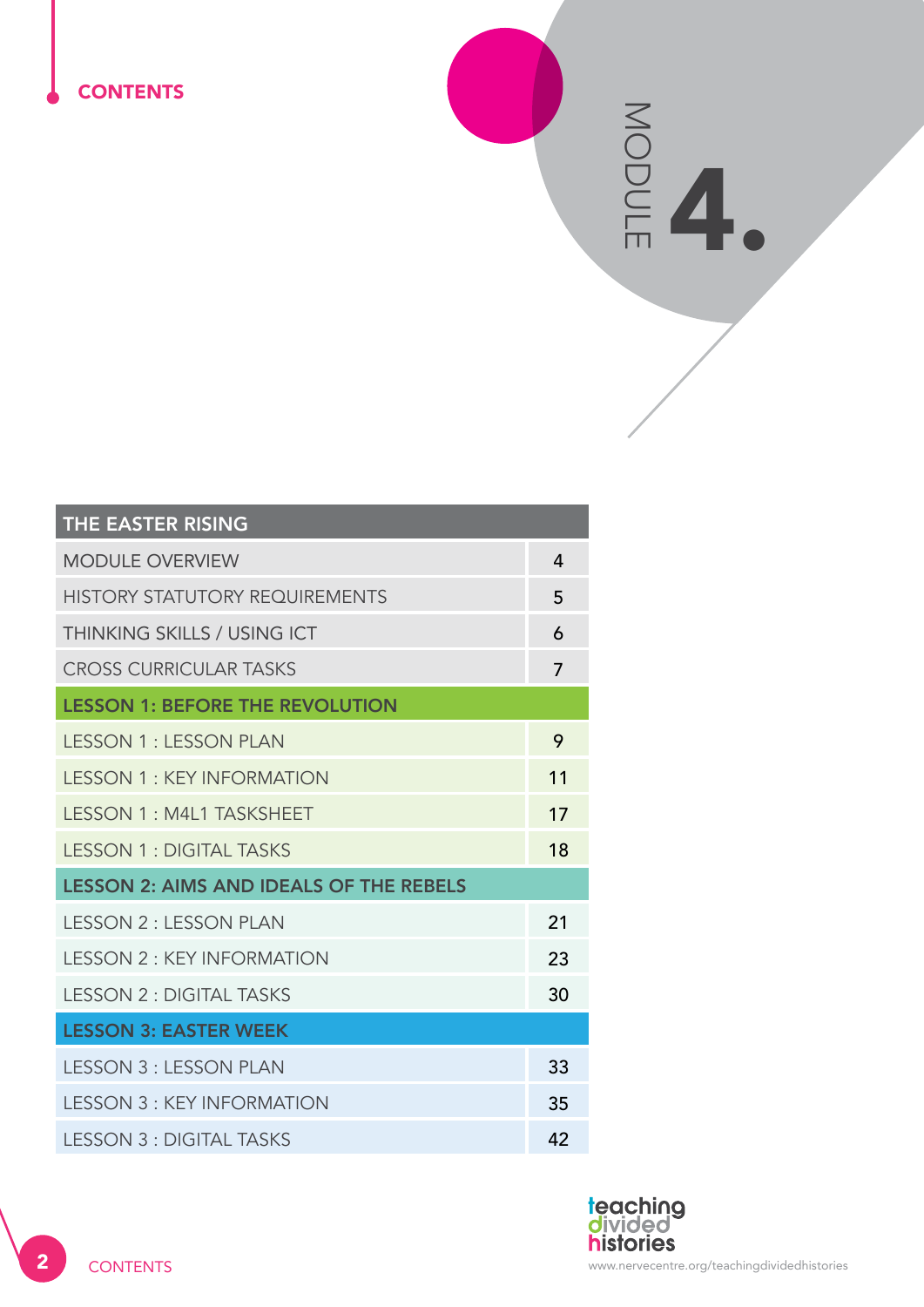# **CONTENTS**

ES<sub>O</sub> MODULE

| <b>LESSON 4: THE SUPPRESSION AND IMPACT OF THE RISING</b> |    |  |
|-----------------------------------------------------------|----|--|
| <b>LESSON 4 : LESSON PLAN</b>                             | 45 |  |
| <b>LESSON 4: KEY INFORMATION</b>                          | 47 |  |
| LESSON 4 : M4L4 TASKSHEET                                 | 53 |  |
| <b>LESSON 4: DIGITAL TASKS</b>                            | 54 |  |
| <b>LESSON 5: WOMEN AND THE RISING</b>                     |    |  |
| <b>LESSON 5 : LESSON PLAN</b>                             | 57 |  |
| <b>LESSON 5: KEY INFORMATION</b>                          | 59 |  |
| <b>LESSON 5: DIGITAL TASKS</b>                            | 65 |  |
| <b>LESSON 6: COMMEMORATION</b>                            |    |  |
| <b>LESSON 6: LESSON PLAN</b>                              | 69 |  |
| <b>LESSON 6: KEY INFORMATION</b>                          | 71 |  |
| <b>LESSON 6: DIGITAL TASKS</b>                            | 77 |  |
| <b>QUESTIONS &amp; ANSWERS</b>                            | 81 |  |

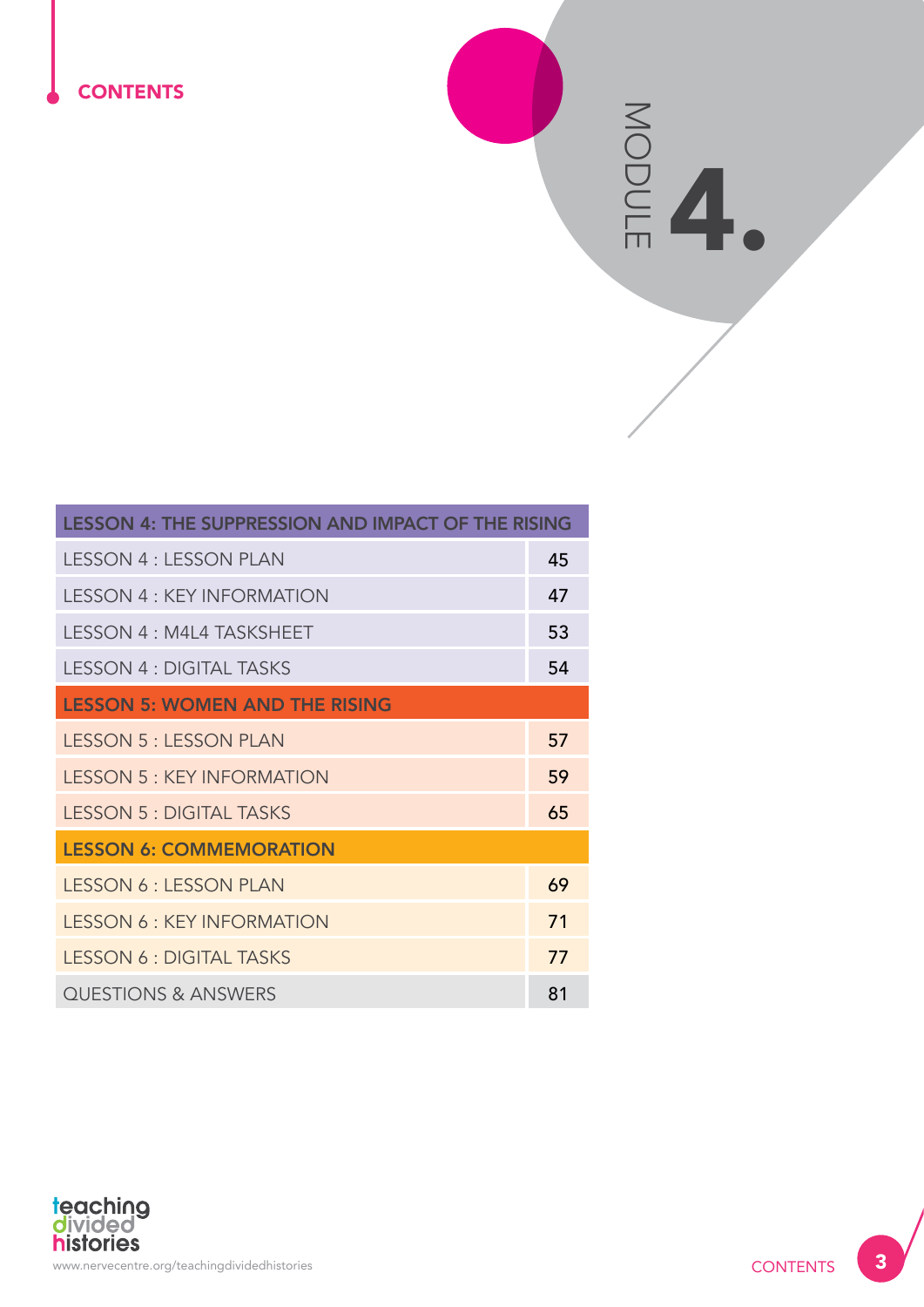4.

**PRONI** 

Linen Hall Library

**MODULE** 

# OVERVIEW

This module will explore the different ideals that were present amongst the Irish population before the Rising and how the militant ideals led them to launch an ambitious rebellion on Easter week, 1916.

The module identifies and analyses the different ideals that eventually led a small band of rebels to rise up and fight against British Rule in Ireland. Key personalities – male and female - will be highlighted and their significance to the Rising will be discussed. The module will document the events of Easter Week and the significance of the suppression of the rebellion had on the population. For the final lesson in the module, students will learn how the Rising has been commemorated throughout the years and consider how these events can be respectfully remembered.

Each lesson provides students with opportunities to learn through questioning and investigation based active learning methodologies and links to a series of archive images, audio and video. The digital tasks provided will enable students to form creative expressions of the learning that they have developed around the conflict in Northern Ireland.



www.nervecentre.org/teachingdividedhistories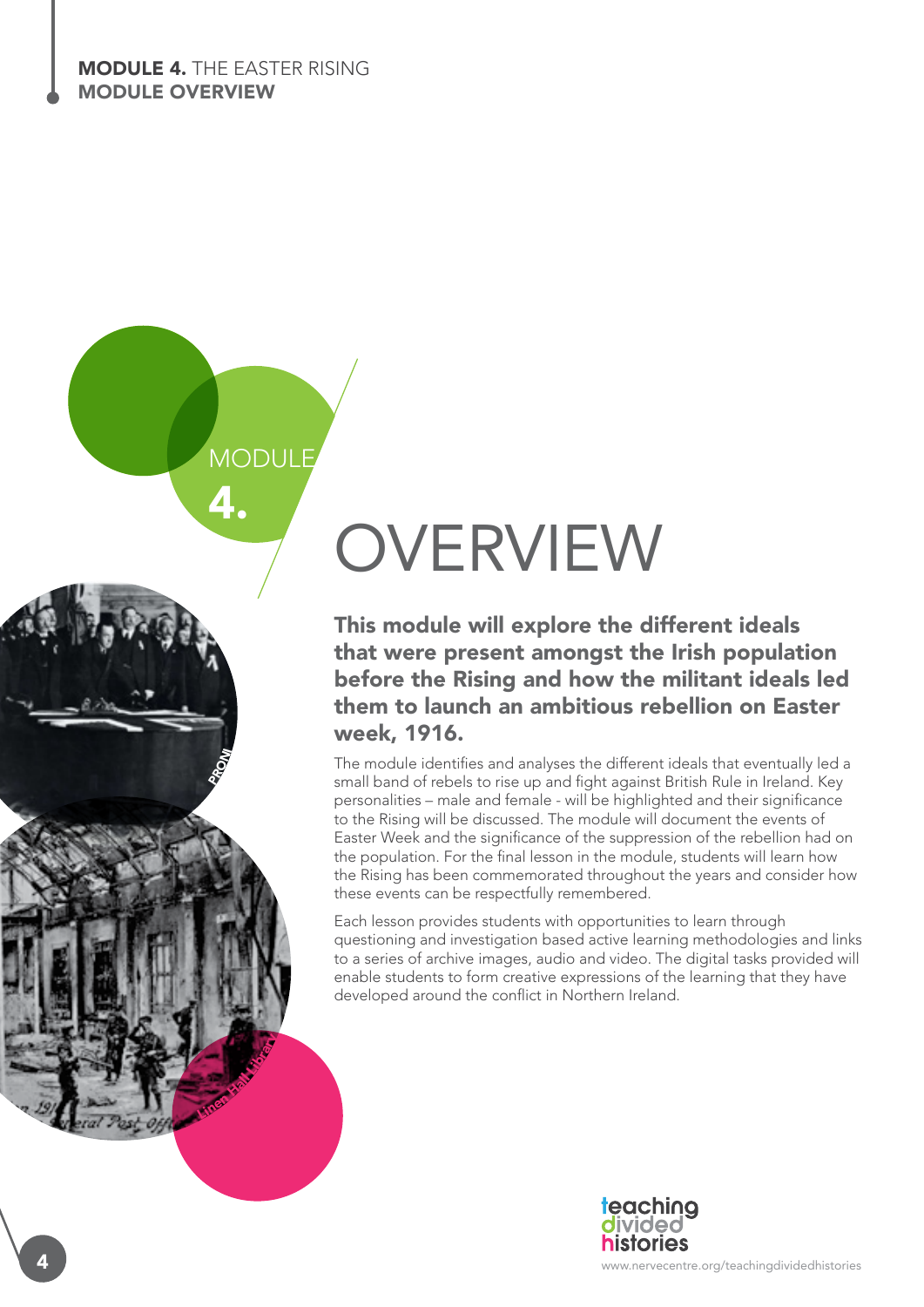# MODULE 4. THE EASTER RISING HISTORY STATUTORY REQUIREMENTS

Developing pupils' Knowledge, Understanding and Skills

#### Pupils should have opportunities to:

Investigate the past and its impact on our world today through an understanding of:

- Different perspectives and interpretations
- Cause and effect
- Continuity and change
- Progression and regression

#### and by developing:

- The enquiry skills to undertake historical investigations
- Critical thinking skills to evaluate a range of evidence and appreciate different interpretations
- Creative thinking skills in their approach to solving problems and making decisions
- Chronological awareness and the ability to make connections between historical periods, events and turning points
- An ability to challenge stereotypical, biased or distorted viewpoints with appropriately sensitive, informed and balanced responses

#### through a broad and balanced range of:

• Historical periods

teaching<br>divided **histories** 

- Irish, British, European and global contexts
- Significant political, social, economic, cultural and religious development

# **OBJECTIVE 1**

Developing pupils as Individuals

#### Pupils should have opportunities to:

Explore how history has affected their personal identity, culture and lifestyle

# *(Personal Understanding)*



Investigate how history has been selectively interpreted to create stereotypical perceptions and to justify views and actions

#### *(Mutual Understanding)*

Investigate individuals who are considered to have taken a significant moral stand and examine their motivation and legacy

#### *(Moral Character)*  $\overline{2}$

Explore issues related to Personal Health

*(Personal Health)* Explore issues related to Spiritual Awareness *(Spiritual Awareness)*

#### OBJECTIVE 2

Developing pupils as Contributors to **Society** 

#### Pupils should have opportunities to:

Investigate the long and short term causes and consequences of the partition of Ireland and how it has influenced Northern Ireland today including key events and turning points

#### *(Citizenship)* 5 6

Investigate the impact of significant events/ideas of the 20th century on the world

# *(Cultural Understanding)* 1 2 3 4 5

Critically investigate and evaluate the power of the media in their representation of a significant historical event or individual

*(Media Awareness)* 5

Investigate critical issues in history or historical figures who have behaved ethically or unethically

*(Ethical Awareness)*



# OBJECTIVE 3

Developing pupils as Contributors to the Economy and the **Environment** 

#### Pupils should have opportunities to:

Investigate how the skills developed through history will be useful in a range of careers

#### *(Employability)*

Explore issues related to Economic Awareness

#### *(Economic Awareness)*

Investigate the need to preserve history in the local and global environment

*(Education for Sustainable Development)*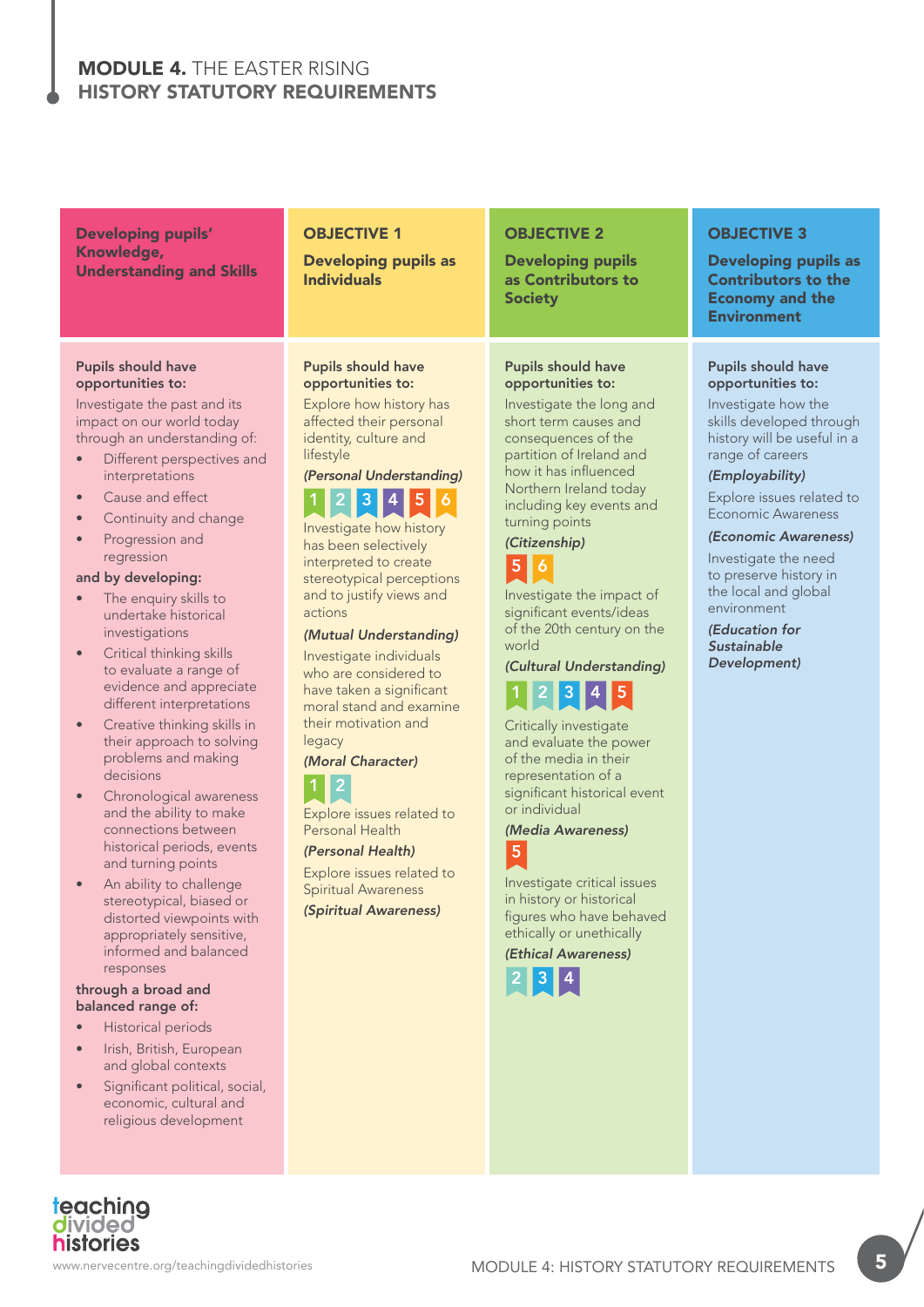# MODULE 4. THE EASTER RISING HISTORY STATUTORY REQUIREMENTS

#### LEARNING OUTCOMES

The learning outcomes require the demonstration of skills and application of knowledge and understanding of History and its impact on the present.

#### PUPILS SHOULD BE ABLE TO:

- research and manage information effectively to investigate historical issues, using Mathematics and ICT where appropriate;
- show deeper historical understanding by thinking critically and flexibly, solving problems and making informed decisions, using Mathematics and ICT where appropriate;
- demonstrate creativity and initiative when developing ideas and following them through;
- work effectively with others;
- demonstrate self management by working systematically, persisting with tasks, evaluating and improving own performance;
- communicate effectively in oral, visual, written, mathematical and ICT formats, showing clear awareness of audience and purpose.

#### Lesson 1 : Before the Revolution Lesson 4 : The Suppression and Impact of the Rising Lesson 2 : Aims and Ideals of the Rebels  $\begin{bmatrix} 5 \\ 2 \end{bmatrix}$  Lesson 5 : Women and the Rising Lesson 3 : Easter Week Lesson 6 : Commemoration 4 2 3 5 6

#### THINKING SKILLS AND PERSONAL CAPABILITIES USING ICT

Through a selection of independent, group and digital tasks students are provided the opportunity to apply meaning, ideas and analysis to the information they have been provided and analyse patterns and relationships. Through using ICT students also have the opportunity to create, design and share knowledge and new ideas as well as evaluate and monitor their progress. Through learning and fostering ideas, students are encouraged to understand and manage not only the information available to them but also their emotions. Providing students with the means to research new information and ideas allows them to take the initiative and direct their own learning.

All 6 lessons of the module provide students the opportunity to develop skills in using ICT. The suggested additional resources available in each lesson encourage students to explore, critically think and reflect on the topic using a range of video, imagery and audio. The digital tasks available throughout the module give students the opportunity to learn both independently and collaboratively, as well as help develop their learning across the 5 Es (Explore, Express, Exchange, Evaluate, Exhibit) on a number of software packages.

Through using ICT, students are encouraged to be creative, think independently, collaborate with others and share what they have learned on a digital platform.

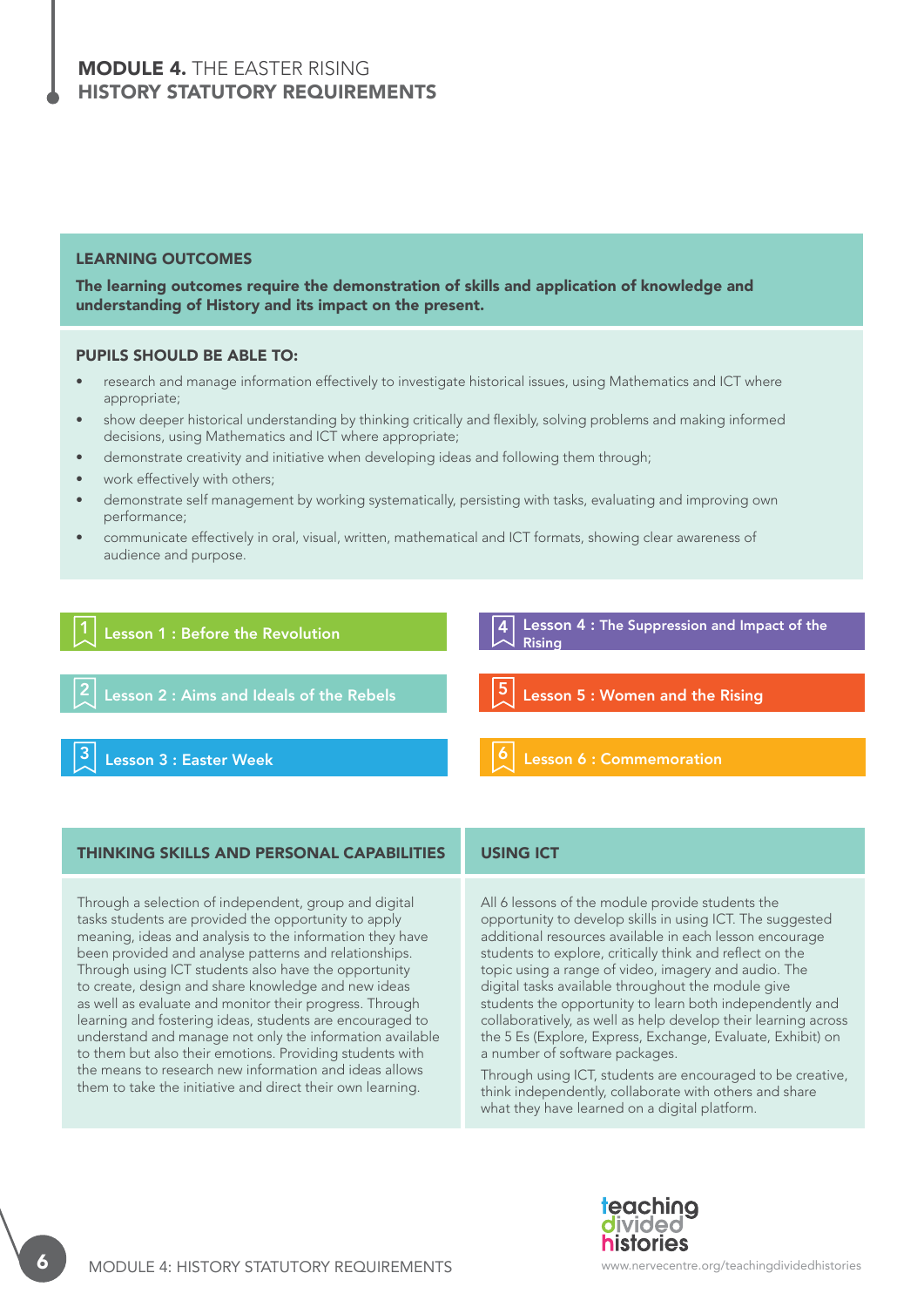# CROSS CURRICULAR TASKS



## Lesson 1. Before the Revolution

#### Learning for Life and Work

In pairs, students will create a timeline of events which led up to the Easter Rising. Starting with the Act of Union, students will carry out research into the period 1800-1916. In their timeline students will highlight the Act of Union, Catholic Emancipation, The Great Famine, the Land War and the Home Rule Movement. Students should highlight at least two other events in the timeline that they have researched themselves.

Using Comic Creation Software (e.g. Comic Life), students will use images, speech bubbles/caption boxes to describe each event and how it impacted on Ireland socially, politically or economically.

#### Area of Learning: Local and Global Citizenship – Equality and Social Justice

Explore how inequalities can arise in society including how and why some people may experience inequality or discrimination on the basis of their group identity.



# Lesson 2. Aims of the Rebels

# English with Media Education

In pairs, students will research the words and poetry of Patrick Pearse and James Connolly. Pearse, Connolly and other rebels were well known for their beliefs through their writings and speeches. How would these public figures have communicated their beliefs today? Students will choose 3 pieces of writing/quotes from Pearse or Connolly and turn them into a series of social media posts. Each post will be a maximum of 140 characters, have a hashtag and an image attached.

Students will use Image Editing Software (e.g. GIMP) to create a digital image to highlight the social media posts. Students will use the text tool to place the posts on top of an image of Pearse or Connolly. Students may choose to use various font types and add additional effects and filters to their image. Students should then consider which form of communication is more effective.

#### (Objective 2) Developing students as Contributors to Society

Consider how meanings are changed when texts are adapted to different media

Key Element: Media Awareness



# Lesson 3. Easter Week

#### **Music**

In pairs, students will carry out research into the three songs: 'A Row in the Town', 'James Connolly' and 'The Foggy Dew'. Through their research, students will listen to each song and document information about each song. Students will create a slideshow in which they link to each song and answer the following questions: Who wrote the song? Provide a brief bio of this person.

What is the song about?

How do you think the song is trying to make the listener feel?

Highlight your favourite lyric and explain why.

After answering the questions, students will sum up the impact music can have when celebrating/commemorating an event/person.

#### (Objective 2) Developing students as Contributors to Society

Explore the power of music to evoke mood and atmosphere and to influence behaviour.

Listen to and discuss the expressive impact of music which celebrates human achievement.

#### Key Element: Citizenship